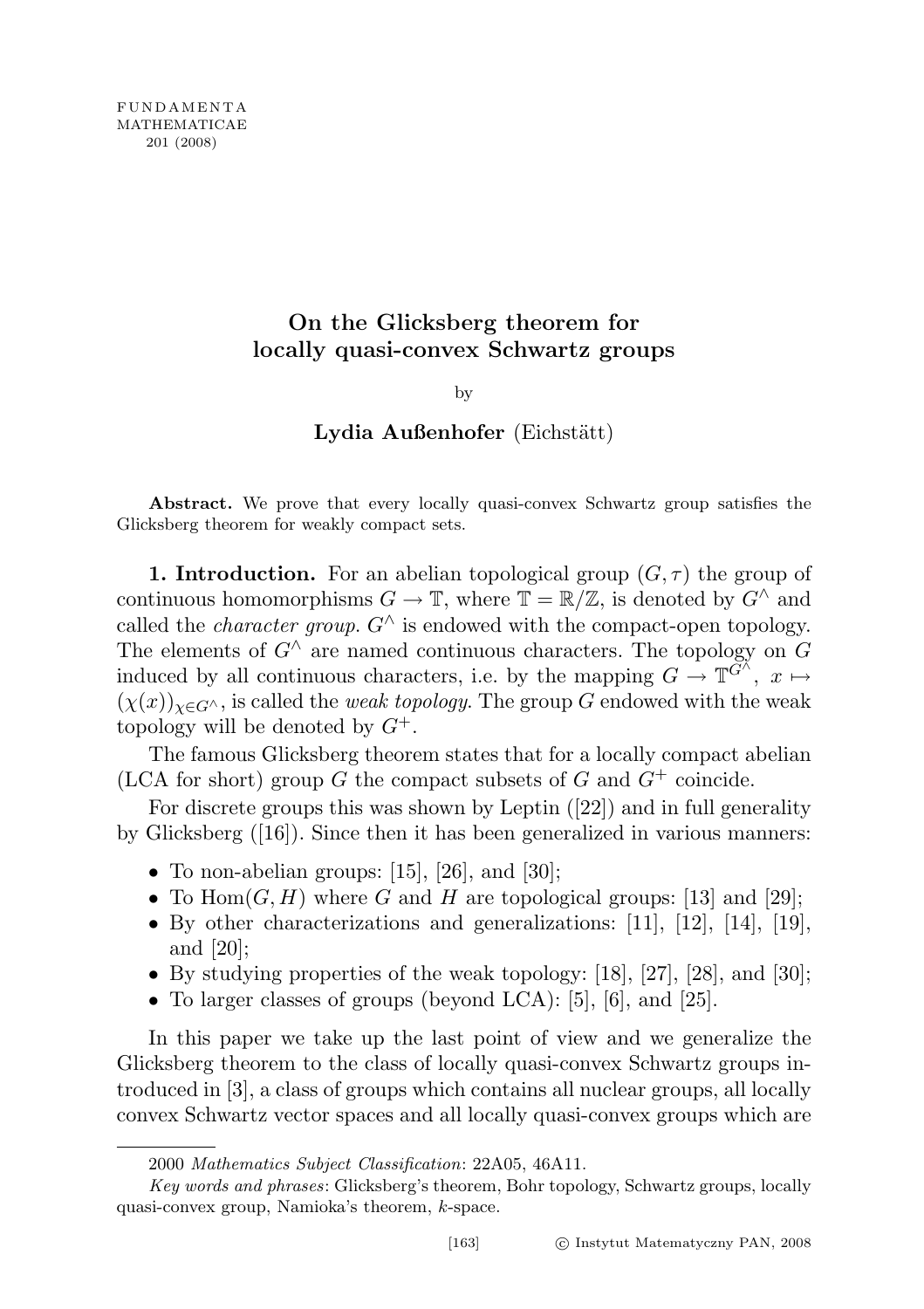hemicompact k-spaces, in particular, the character groups of abelian metrizable groups.

The paper is structured as follows: In the second section we gather auxiliary results, most of them well known. We have included the elementary proofs of some of these in order to make the paper self-contained. In the third section we introduce qc-precompact sets, a class of subsets which contains all precompact sets, and prove that in locally quasi-convex groups both classes coincide.

In the fourth section we prove the Glicksberg theorem for locally quasiconvex Schwartz groups. As a first step we show that every weakly compact set in a locally quasi-convex group has a property which is slightly weaker than being bounded. In the theory of locally convex vector spaces the fact that weakly bounded sets are bounded in the original topology can be proved by applying the principle of uniform boundedness. Here we replace this theorem by Namioka's theorem on joint continuity in order to obtain a similar result in the group case. Combining this with the definition of a Schwartz group and the result on qc-precompact sets established before, we finally deduce that in a locally quasi-convex Schwartz group G every weakly compact set is compact. In the last section this result is applied to the character groups of metrizable groups which form an example of Schwartz groups.

2. Background and notation. In this section we gather some facts which will be used in the following sections.

**2.1.** Weakly continuous homomorphisms. The set of all neighbourhoods of the neutral element 0 of an abelian topological group  $(G, \tau)$  will be denoted by  $\mathcal{U}_{\tau}(0)$  or, if no confusion can arise, by  $\mathcal{U}(0)$ .

Let  $(X, \mathcal{O})$  be a topological space. For a subset  $X_0 \subseteq X$  we denote by  $(X_0, \mathcal{O}|_{X_0})$  the induced topology.

We identify  $\mathbb T$  with  $]-1/2, 1/2]$  and define  $\mathbb T_+ := [-1/4, 1/4]$ .

PROPOSITION 2.1.

- (i) Let  $\phi : H \to G$  be a continuous homomorphism between abelian Hausdorff groups. Then  $\phi: H^+ \to G^+$  is also continuous.
- (ii) If H is a dually embedded subgroup of G then  $H^+$  is topologically isomorphic to a subgroup of  $G^+$ . (Recall that a subgroup is called dually embedded *if every continuous character of the subgroup can* be extended to a continuous character of the whole group.)

*Proof.* (i) Since the weak topology on  $G$  is induced by all continuous characters, it is sufficient to prove that  $H^+ \to \mathbb{T}$ ,  $x \mapsto \chi(\phi(x))$ , is continuous for every  $\chi \in G^{\wedge}$ . But this is clear since  $\chi \circ \phi : H \to \mathbb{T}$  is continuous and hence  $\chi \circ \phi \in H^{\wedge}$ .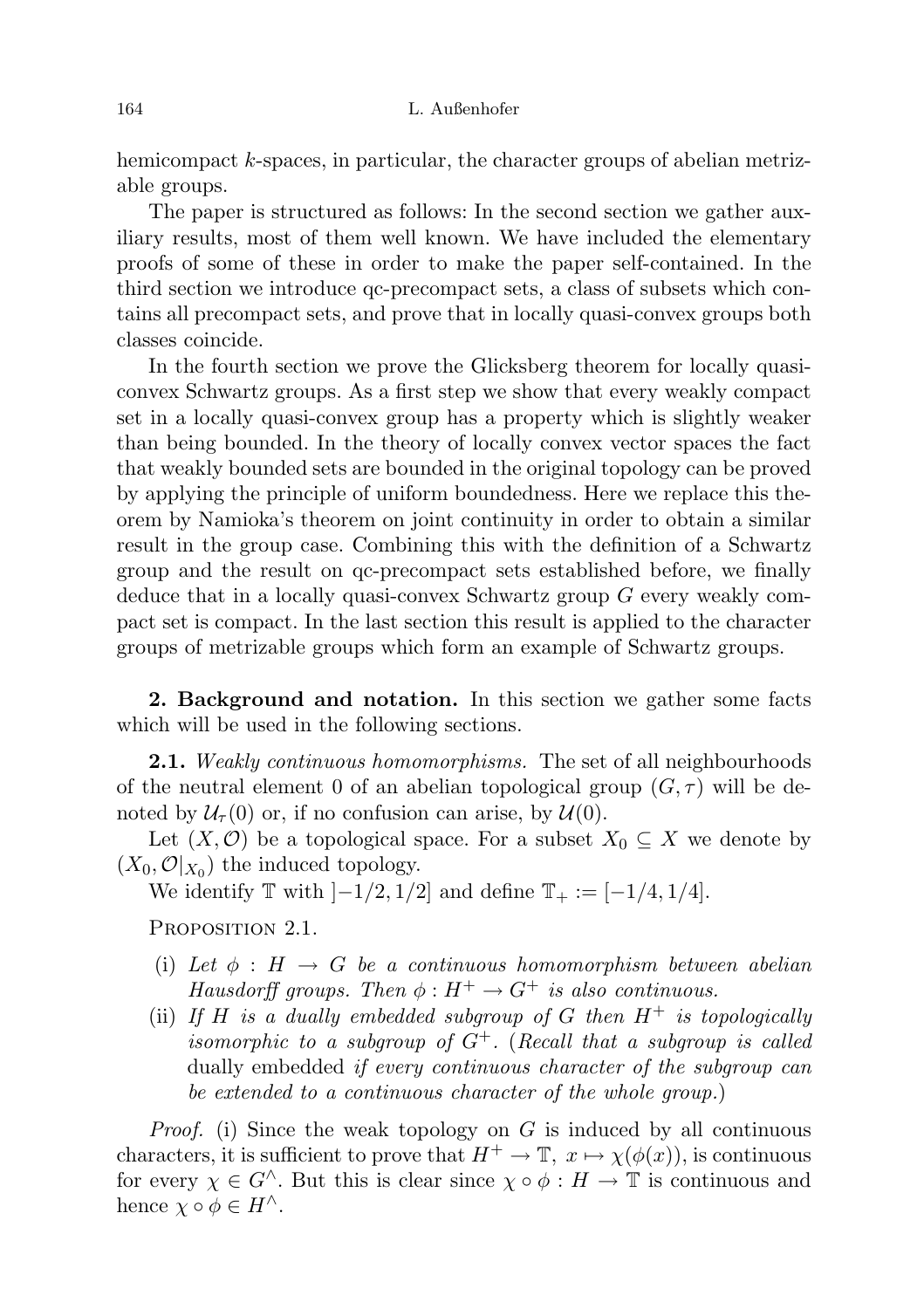(ii) Consider the embedding  $\iota : H \to G$ . According to (i),  $\iota : H^+ \to G^+$ is a continuous monomorphism. Let  $\chi_1, \ldots, \chi_n \in H^{\wedge}$ . By assumption, these continuous characters can be extended to  $\psi_1, \dots, \psi_n \in G^{\wedge}$ . As  $\iota(\bigcap_{j=1}^n \{x \in H :$  $\chi_j(x) \in \mathbb{T}_+$ } $) = \bigcap_{j=1}^n \{x \in G : \psi_j(x) \in \mathbb{T}_+$ }  $\cap \iota(H)$ , we conclude that  $H^+$  is embedded in  $G^+$ .

**2.2.** Polars and quasi-convex sets. For a subset A of an abelian topological group  $(G, \tau)$ , the set  $A^{\triangleright} = \{ \chi \in G^{\wedge} : \chi(A) \subseteq \mathbb{T}_+ \}$  is called the *polar* of A, and for a subset  $D \subseteq G^{\wedge}$ , the set  $D^{\triangleleft} := \{x \in G : \chi(x) \in \mathbb{T}_+ \ \forall \chi \in D\}$ is called the inverse polar of D. Of course,

$$
A \subseteq B \subseteq G \Rightarrow B^{\triangleright} \subseteq A^{\triangleright} \subseteq G^{\wedge},
$$
  

$$
C \subseteq D \subseteq G^{\wedge} \Rightarrow D^{\triangleleft} \subseteq C^{\triangleleft} \subseteq G.
$$

A set  $\emptyset \neq A \subseteq G$  is called *quasi-convex* if for every  $x \in G \setminus A$  there exists  $\chi \in A^{\triangleright}$  such that  $\chi(x) \notin \mathbb{T}_+$ . Hence A is quasi-convex iff  $A = (A^{\triangleright})^{\triangleleft}$ . E.g.  $[-1/4n, 1/4n]$  is a quasi-convex subset of T. A subset A of an abelian group G is called *algebraically quasi-convex* if it is quasi-convex when  $G$  is endowed with the discrete topology.

Lemma 2.2.

- (i) Intersections of quasi-convex sets are quasi-convex.
- (ii) Inverse images of quasi-convex sets under continuous homomorphisms are quasi-convex.
- (iii) Polars and inverse polars are quasi-convex.

Proof. (i) and (ii) are straightforward.

(iii) Fix  $A \subseteq G$  and let  $\chi \notin A^{\triangleright}$ . Hence there exists  $a \in A$  such that  $\chi(a) \notin \mathbb{T}_+$ . The mapping  $\alpha_G(a) : G^{\wedge} \to \mathbb{T}$ ,  $\chi \mapsto \chi(a)$ , is continuous, satisfies  $\alpha_G(a)(A^{\triangleright}) \subseteq \mathbb{T}_+$  and  $\alpha_G(a)(\chi) = \chi(a) \notin \mathbb{T}_+$ .

The proof that  $C^{\triangleleft}$  is quasi-convex for every subset  $C \subseteq G^{\wedge}$  is even easier. **■** 

According to 2.2(i), for a non-empty set  $B \subseteq G$ , the smallest quasiconvex set which contains B exists. It is called the quasi-convex hull and will be denoted by  $\operatorname{qc}(B)$ . We have

$$
(1) \t\t qc(B) = (B^{\triangleright})^{\triangleleft}.
$$

This can be proved as follows: Since  $B \subseteq (B^{\triangleright})^{\triangleleft}$  and the set on the right hand side is quasi-convex  $(2.2(iii))$ , we obtain  $qc(B) \subseteq (B^c)^d$ . Conversely, let  $Q \supseteq B$  be a quasi-convex set. Then  $Q^{\triangleright} \subseteq B^{\triangleright}$  and hence  $Q = \text{qc}(Q) =$  $(Q^{\triangleright})^{\triangleleft} \supseteq (B^{\triangleright})^{\triangleleft}$ , which implies that  $(B^{\triangleright})^{\triangleleft}$  is the smallest quasi-convex set which contains B.

An abelian topological group is called *locally quasi-convex* if there is a neighbourhood basis of 0 consisting of quasi-convex sets. It is easy to see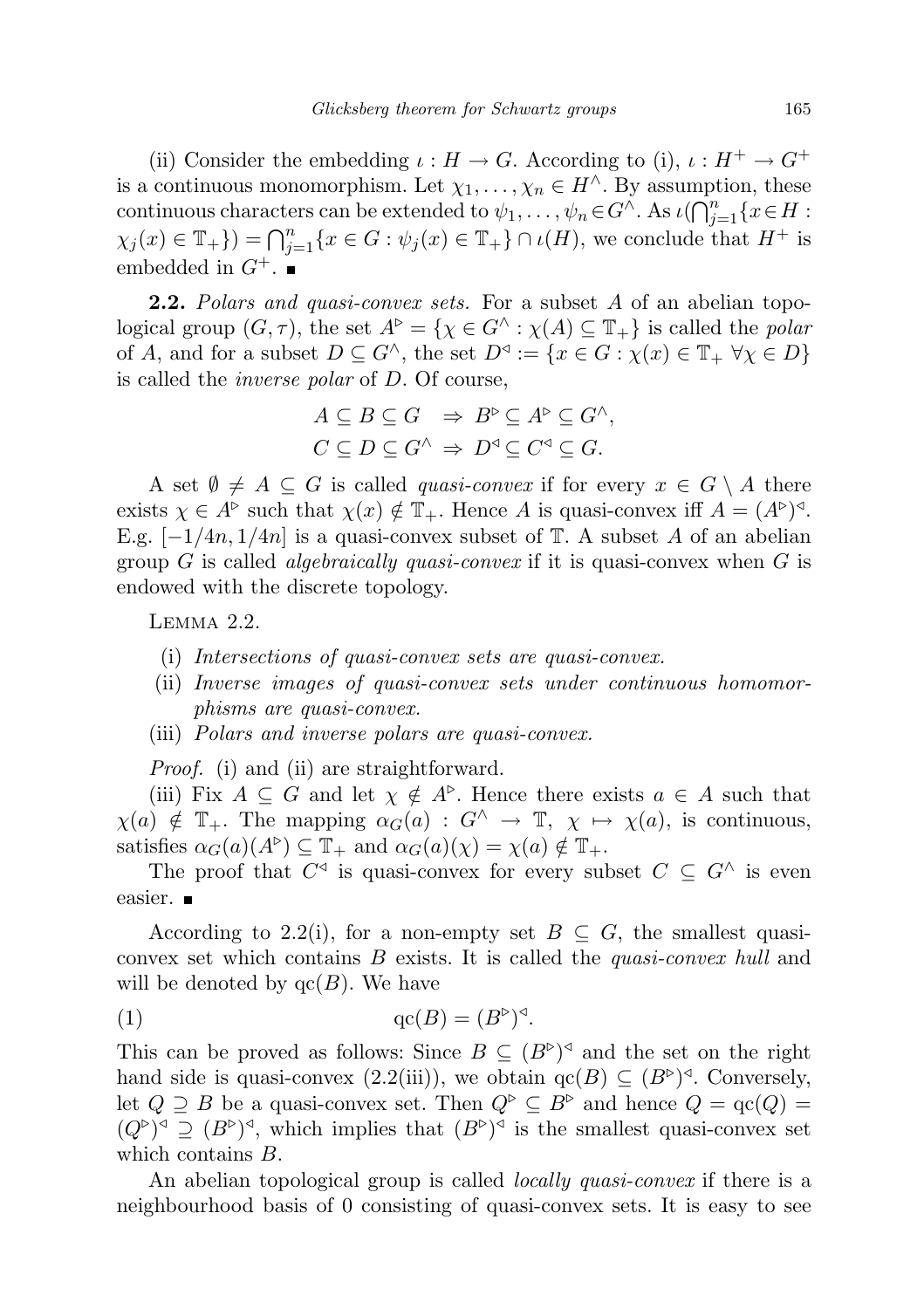that the characters of a Hausdorff locally quasi-convex group G separate points and hence  $G^+$  is a Hausdorff group.

PROPOSITION 2.3.

- (i) Let  $\emptyset \neq B \subseteq G$  where G is an abelian Hausdorff group. Then  $B^{\triangleright} =$  $(\mathrm{qc}(B))$ <sup> $\triangleright$ </sup>.
- (ii) In a locally quasi-convex Hausdorff group, the quasi-convex hull of a precompact set is precompact.

*Proof.* (i) Since  $B \subseteq \text{qc}(B)$ , we obtain  $B^{\triangleright} \supseteq (\text{qc}(B))^{\triangleright}$ . Conversely, fix  $\chi \in B^{\triangleright}$  and  $x \in \text{qc}(B)$ . Since  $\text{qc}(B) = (B^{\triangleright})^{\triangleleft}$  by (1), we obtain  $\chi(x) \in \mathbb{T}_+$ , and hence the opposite inclusion also holds.

(ii) is  $(7.12)$  in [1].

NOTATION 2.4. For a symmetric subset A of an abelian group  $G$  we define  $(1/n)A = \{x \in G : kx \in A \,\forall 1 \leq k \leq n\}.$ 

If  $U$  is a symmetric neighbourhood of 0 in an abelian topological group then  $(1/n)U$  is also a neighbourhood of 0.

It is easy to see that  $(1/n)\mathbb{T}_{+} = [-1/4n, 1/4n]$ ; for a quasi-convex set A, we have

(2) 
$$
(1/n)A = \bigcap_{\chi \in A^{\triangleright}} \chi^{-1}([-1/4n, 1/4n]), \quad A_{\infty} := \bigcap_{n \in \mathbb{N}} (1/n)A = \bigcap_{\chi \in A^{\triangleright}} \ker(\chi).
$$

The second equality follows from the first one. We have  $x \in (1/n)A$  $\Leftrightarrow \forall 1 \leq k \leq n \; kx \in A \Leftrightarrow \forall 1 \leq k \leq n, \; \forall \chi \in A^{\triangleright} \; k\chi(x) = \chi(kx) \in \mathbb{T}_+ \Leftrightarrow$  $\forall \chi \in A^{\triangleright} \ \chi(x) \in (1/n) \mathbb{T}_+ \Leftrightarrow \forall \chi \in A^{\triangleright} \ \chi(x) \in [-1/4n, 1/4n].$ 

PROPOSITION 2.5. For a quasi-convex set A of an abelian topological *group* G and all  $n \in \mathbb{N}$  we have:

- (i)  $(1/n)A + . . . . . + (1/n)A \subseteq A$  and  $(1/2n)A + . . . . . + (1/2n)A \subseteq (1/2)A$ ,
- (ii)  $(1/2n)A + (1/2n)A \subseteq (1/n)A$ ,
- (iii)  $(1/n)A + A_{\infty} = (1/n)A$ .

*Proof.* (i) Let us fix  $x_1, \ldots, x_n \in (1/n)A$  and  $\chi \in A^{\triangleright}$ . Since, by (2),  $\chi(x_i) \in [-1/4n, 1/4n]$  for all  $1 \leq j \leq n$ , we obtain  $\chi(x_1 + \ldots + x_n) \in \mathbb{T}_+$ , and since  $\chi \in A^{\triangleright}$  was arbitrary,  $x_1 + \ldots + x_n \in A$ .

Analogously, the other assertions follow from  $(2)$ .

Corollary 2.6. Let A be an algebraically quasi-convex subset of an abelian group G. Then the sets  $((1/n)A)_{n\in\mathbb{N}}$  form a neighbourhood basis of a (not necessarily Hausdorff) locally quasi-convex group topology on  $G$ , which will be denoted by  $T_A$ .

Let  $\pi : G \to G/A_{\infty}$ . Then  $(1/n)\pi(A) = \pi((1/n)A)$  and hence the sets  $((1/n)\pi(A))$  form a neighbourhood basis of a locally quasi-convex Hausdorff group topology on the quotient group, which will be denoted by  $\mathcal{T}_{\pi(A)}$ .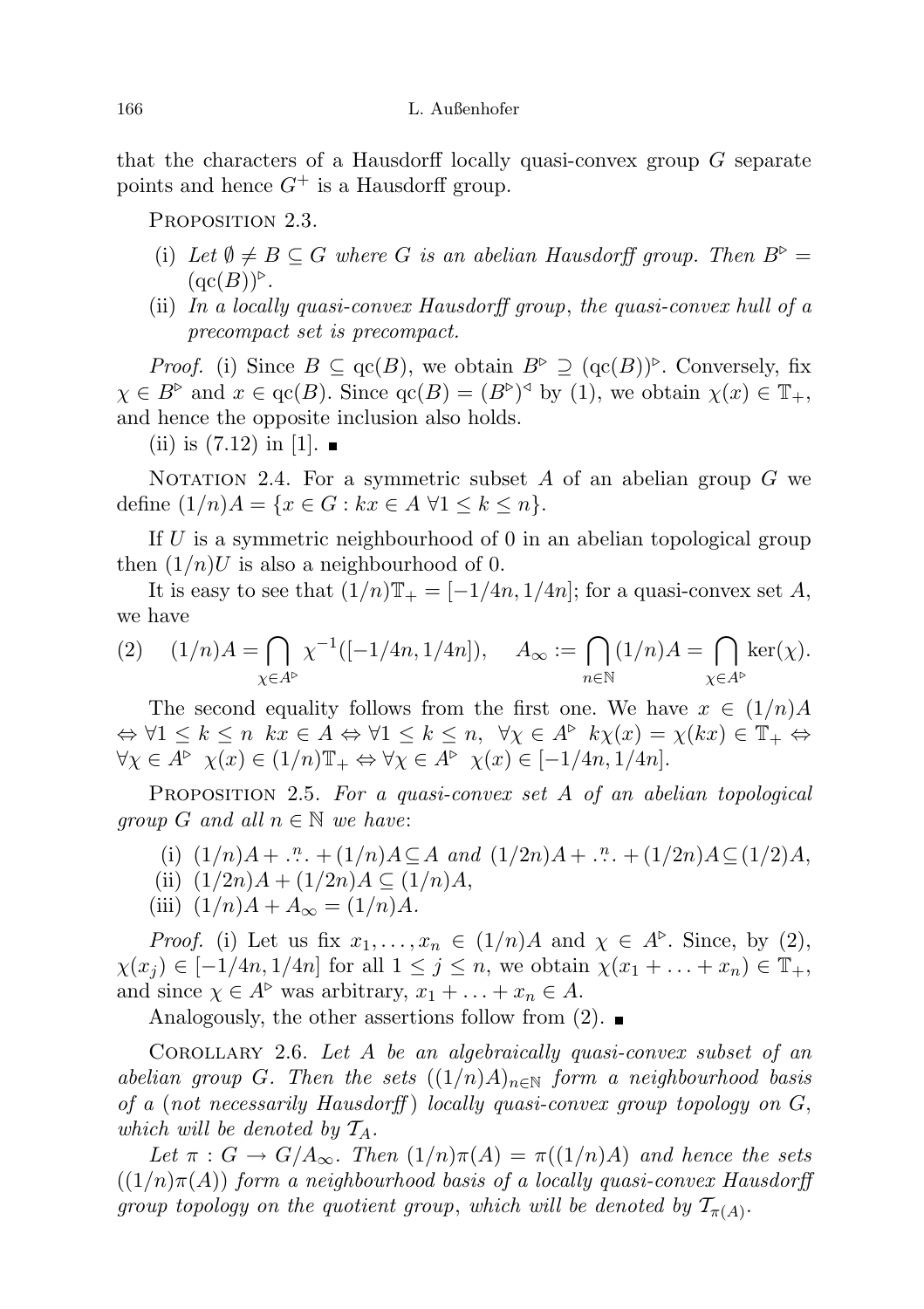*Proof.* 2.5(ii) implies that the family  $((1/n)A)_{n\in\mathbb{N}}$  has the properties of a neighbourhood basis of 0 of a group topology. Since A is algebraically quasi-convex, (2) implies  $(1/n)A = \bigcap_{\chi \in A^{\triangleright}} \chi^{-1}([-1/4n, 1/4n])$ , where  $A^{\triangleright} =$  $\{\chi \in \text{Hom}(G,\mathbb{T}) : \chi(A) \subseteq \mathbb{T}_+\}$  and  $\text{Hom}(G,\mathbb{T})$  denotes the set of all homomorphisms  $G \to \mathbb{T}$ . Since every character  $\chi \in A^{\triangleright}$  is continuous with respect to  $(G, \mathcal{T}_A)$ , as a consequence of 2.2(ii) the neighbourhoods  $(1/n)A$ are quasi-convex subsets of  $(G, \mathcal{T}_A)$  for all  $n \in \mathbb{N}$ .

Further,

$$
(1/n)\pi(A) = \{\pi(x) : k\pi(x) \in \pi(A) \,\forall 1 \le k \le n\}
$$
  
=  $\{\pi(x) : kx \in \underbrace{A + A_{\infty}}_{=A \text{ by } 2.5(iii)} \forall 1 \le k \le n\} = \pi((1/n)A).$ 

Combining this equality with 2.5(ii), we find that  $((1/n)\pi(A))_{n\in\mathbb{N}}$  is a neighbourhood basis of a group topology on  $G/A_{\infty}$ . It is a Hausdorff topology, since  $\bigcap_{n\in\mathbb{N}}(1/n)\pi(A) = \bigcap_{n\in\mathbb{N}}\pi((1/n)A) = \pi(A_{\infty}) = \{0\}.$ 

It is an easy consequence of 2.5(iii) that the sets  $(1/n)\pi(A)$  are quasiconvex in  $(G/A_{\infty}, \mathcal{T}_{\pi(A)})$  for every  $n \in \mathbb{N}$ .

PROPOSITION 2.7. Let A and B be symmetric subsets of an abelian Hausdorff group G and suppose that  $0 \in A \cap B$ . Then:

- (i)  $(A + .^n. + A)^\triangleright = \{ \chi \in G^\wedge : \chi(A) \subseteq [-1/4n, 1/4n] \}.$
- (ii)  $\operatorname{qc}(A) + \operatorname{qc}(A) \subseteq \operatorname{qc}(A + A)$ .
- (iii)  $(A+B)^{\triangleright} \supseteq (A+A)^{\triangleright} \cap (B+B)^{\triangleright}.$

(iv) 
$$
A^{\triangleright} + A^{\triangleright} \subseteq ((1/2)A)^{\triangleright}.
$$

(v)  $((1/n)A^{\triangleright})^{\triangleleft} =$  qc( $A + \dots + A$ ).

*Proof.* (i) Fix  $\chi \in (A + \dots + A)^{\triangleright}$ . Since for arbitrary  $x \in A$  we have  $\chi(kx) \in \mathbb{T}_+$  for  $1 \leq k \leq n$ , it follows that  $\chi(A) \subseteq [-1/4n, 1/4n]$ . Conversely, if  $\chi(A) \subseteq [-1/4n, 1/4n]$  then  $\chi(x_1 + \ldots + x_n) \in \mathbb{T}_+$  for all  $x_1, \ldots, x_n \in A$ .

(ii) Let  $\chi \in (A + A)^{\triangleright}$ . According to (i),  $\chi(A) \subseteq [-1/8, 1/8]$  and hence  $A \subseteq \chi^{-1}([-1/8, 1/8])$ , and since  $[-1/8, 1/8]$  is quasi-convex, 2.2(ii) implies that  $\operatorname{qc}(A) \subseteq \chi^{-1}([-1/8, 1/8])$ . For  $x_1, x_2 \in \operatorname{qc}(A)$  we obtain  $\chi(x_1+x_2) \in \mathbb{T}_+$ and hence  $x_1 + x_2 \in ((A + A)^{\triangleright})^{\triangleleft} = \text{qc}(A + A)$  by (1).

(iii) Let  $\chi \in (A + A)^{\triangleright} \cap (B + B)^{\triangleright}$ . According to (i),  $\chi(A) \subseteq [-1/8, 1/8]$ and  $\chi(B) \subseteq [-1/8, 1/8]$ . Hence  $\chi(a+b) \in \mathbb{T}_+$  for all  $a \in A$  and  $b \in B$ .

(iv) Fix  $\chi_1, \chi_2 \in A^{\triangleright}$  and  $x \in (1/2)A$ . Since  $\chi_i((1/2)A) \subseteq [-1/8, 1/8]$  $(j \in \{1, 2\})$  by (2), we obtain  $(\chi_1 + \chi_2)(x) \in \mathbb{T}_+$ .

(v) We have  $\text{qc}(A + \dots + A) = ((A + \dots + A)^{c})^{\triangleleft}$  by (1). Hence it is sufficient to show that  $(A + \dots + A)^{\triangleright} = (1/n)A^{\triangleright}.$ 

According to (i),  $(A + \dots + A)^{p} = \{ \chi \in G^{\wedge} : \chi(A) \subseteq [-1/4n, 1/4n] \}$ and it is easy to prove that this set equals  $(1/n)A^{\triangleright}$ . This completes the proof. ■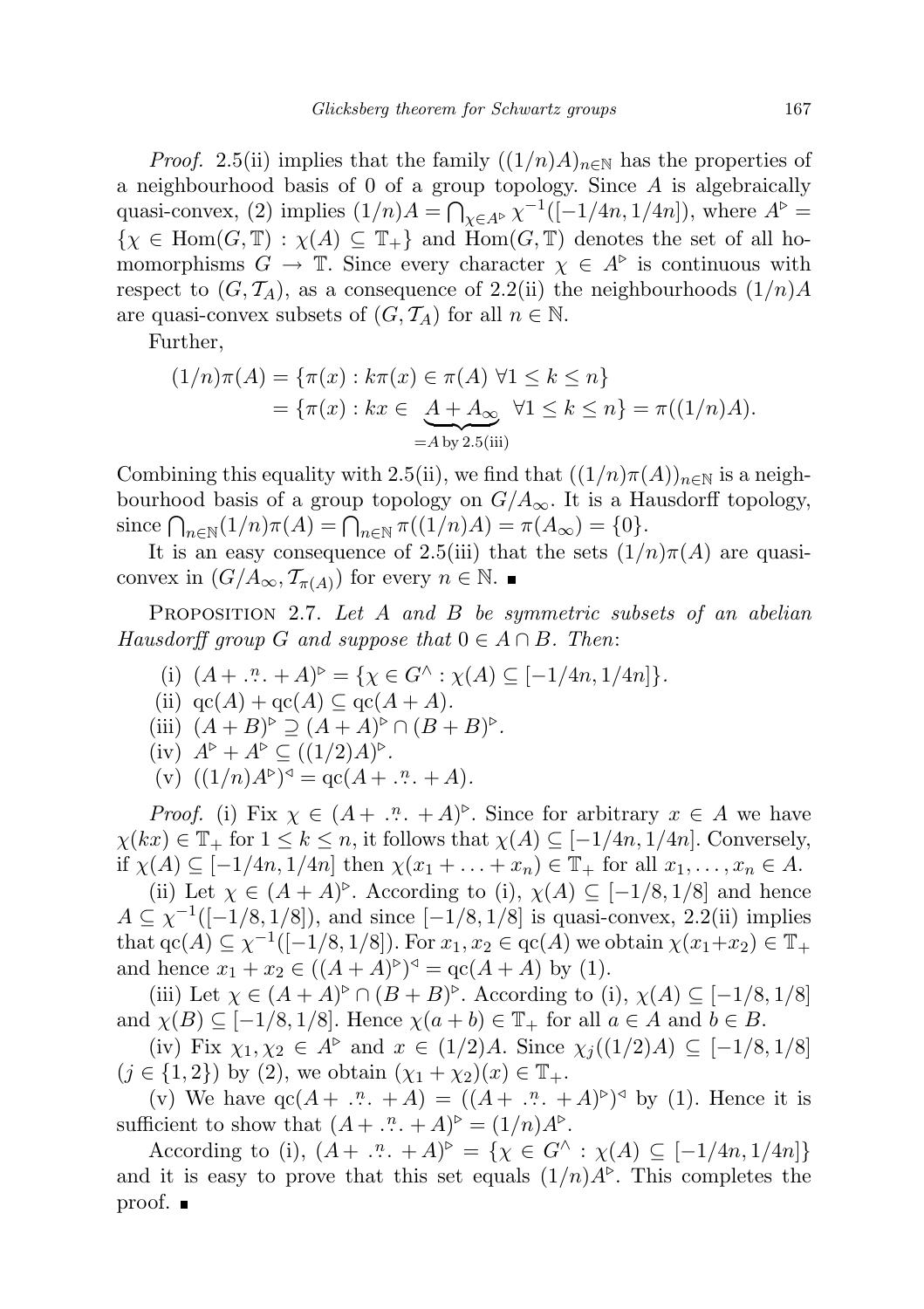**2.3.** Schwartz groups. The class of Schwartz groups has recently been introduced in [3]. It contains all Schwartz vector spaces and all nuclear groups, moreover all free locally convex vector spaces  $L(X)$  and all free abelian groups  $A(X)$  if X is a hemicompact k-space. Subgroups, Hausdorff quotients and products of Schwartz groups are again Schwartz groups (3.6 in [3]).

The advantage over nuclear groups is that the definition is quite easy:

DEFINITION 2.8. An abelian Hausdorff group  $G$  is called a *Schwartz group* if for every neighbourhood  $U$  of 0 there exists a neighbourhood  $W$ of 0 and a sequence  $(F_n)$  of finite subsets such that  $W \subseteq (1/n)U + F_n$  for every  $n \in \mathbb{N}$ .

2.4. Character groups

LEMMA 2.9. Let  $(G, \tau)$  be an abelian Hausdorff group. For any neighbourhood U of 0 the polar  $U^{\triangleright}$  is a compact subset of  $G^{\wedge}$  endowed with the compact-open topology.

*Proof.* This is a consequence of the Arzelà–Ascoli theorem.  $\blacksquare$ 

PROPOSITION 2.10. Let  $(G, \tau)$  be an abelian metrizable group. Then:

- (i) Every compact subset of  $G^{\wedge}$  is equicontinuous.
- (ii)  $G^{\wedge}$  is a hemicompact k-space (i.e. it has a countable cobasis for the compact sets and a subset is closed iff the intersection with every compact subset is compact).
- (iii)  $G^{\wedge}$  is a locally quasi-convex Schwartz group.

*Proof.* (i) Since a metrizable space is a k-space, this is a consequence of the Arzelà–Ascoli theorem.

(ii) is Theorem 1 in  $[8]$  or  $(4.7)$  in  $[1]$ .

(iii) In (5.6) in [3] it is proved that  $G^{\wedge}$  is a Schwartz group if G is metrizable. According to 2.2(iii),  $G^{\wedge}$  is locally quasi-convex. ■

PROPOSITION 2.11. Let  $(G, \tau)$  be an abelian metrizable group. If G is locally quasi-convex, then  $G^{\wedge}$  is a nuclear group if and only if G itself is nuclear.

*Proof.* If G is a nuclear metrizable group then  $G^{\wedge}$  is a nuclear group  $((16.1)$  in [4] or  $(20.35)$  and  $(20.36)$  in [1]). Assume now that G is a metrizable locally quasi-convex group and that  $G^{\wedge}$  is nuclear. Since G is metrizable and locally quasi-convex, the canonical mapping  $\alpha_G : G \to G^{\wedge\wedge}, x \mapsto (\chi \mapsto$  $\chi(x)$ , is an embedding (2.10(i) and (6.10) in [1]) and  $G^{\wedge}$  is a hemicompact k-space (2.10(ii)). So Theorem (6.10) in [2] implies that  $G^{\wedge\wedge}$  is a metrizable nuclear group. Since  $\alpha_G$  is an embedding and subgroups of nuclear groups are nuclear, G must be a nuclear group.  $\blacksquare$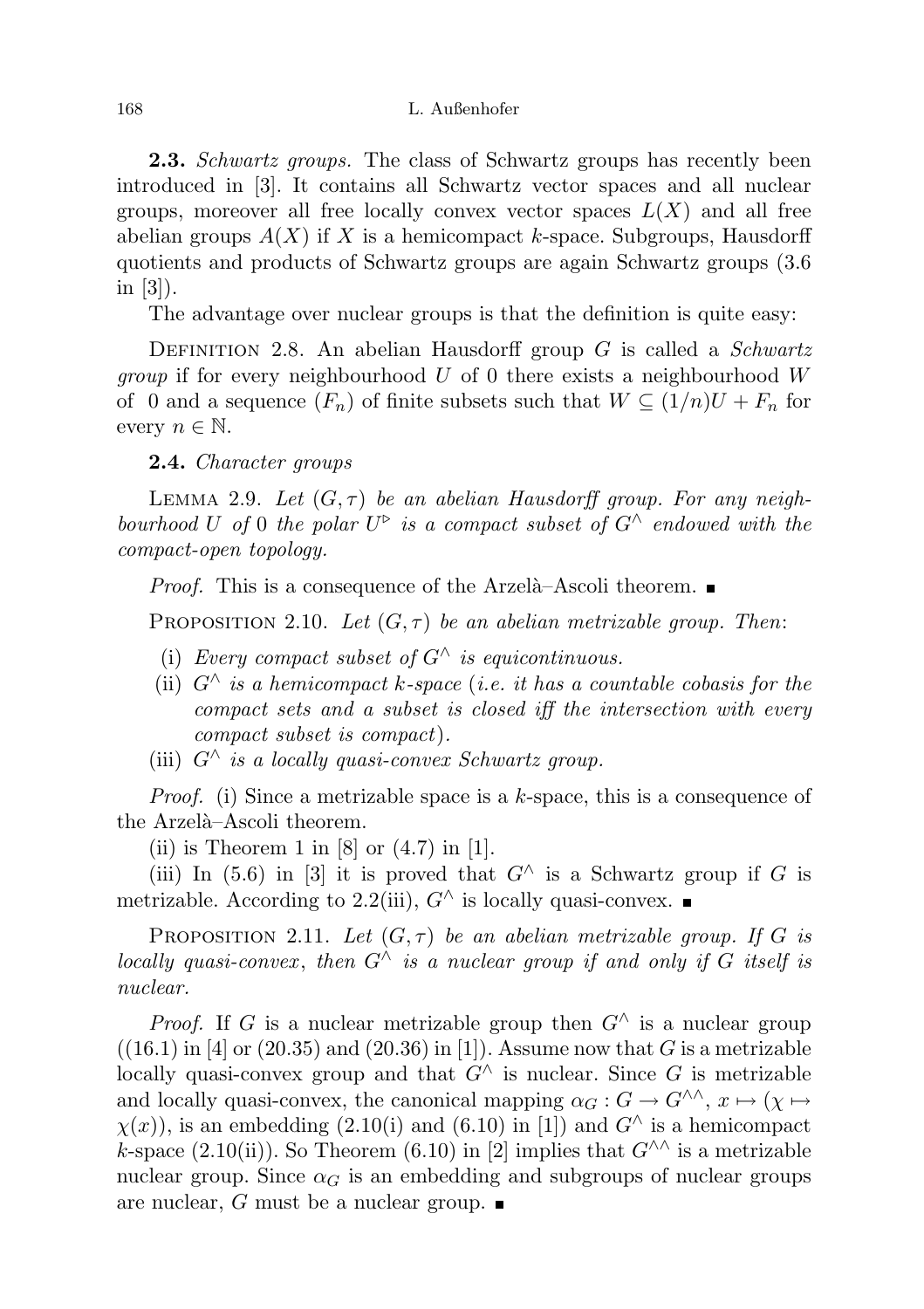REMARK 2.12. The character groups of metrizable locally quasi-convex non-nuclear groups provide examples of locally quasi-convex Schwartz groups which are not nuclear.

3. Precompact subsets in locally quasi-convex groups. In this section we intend to prove that the definition of a precompact set in a locally quasi-convex group can be weakened:

Recall that a subset  $S$  of a topological group  $G$  is precompact if for every 0-neighbourhood  $U$  the set  $S$  is covered by a finite number of translates of U, i.e. there exists a finite set  $F \subseteq G$  (or equivalently,  $F \subseteq S$ ) such that  $S \subseteq F + U$ .

The weaker version (which in the case of quasi-convex groups will be shown to be equivalent to precompactness) and which we will call  $qc$ -pre $compactness$ , is: for every neighbourhood  $U$  of 0 there exists a finite set  $F \subseteq G$  such that

$$
S \subseteq \mathrm{qc}(F+U).
$$

Our aim is to show that every qc-precompact set in a locally quasi-convex group is precompact.

First we need a lemma which will ensure a completeness property:

LEMMA 3.1. Let  $\mathcal{O}_1$  and  $\mathcal{O}_2$  be Hausdorff group topologies on an abelian group G and assume that id :  $(G, \mathcal{O}_1) \rightarrow (G, \mathcal{O}_2)$  is continuous. Assume moreover that there exists a 0-neighbourhood basis in  $(G, \mathcal{O}_1)$  consisting of  $\mathcal{O}_2$ -closed sets. If  $K \subseteq G$  is complete for  $\mathcal{O}_2$ , then it is also complete for  $\mathcal{O}_1$ .

Proof. This is Theorem 3.2.4 in [21]. Only the group, but not the vector space structure is used in the proof.  $\blacksquare$ 

LEMMA 3.2. Let  $M$  be a family of subsets of an abelian topological group G which has the following properties:

- (a)  $\bigcup_{M \in \mathcal{M}} M = G$ ,
- (b)  $M$  is closed with respect to finite unions,
- (c)  $M$  is closed with respect to finite sums.

Then the family of polars  $(M^{\triangleright})_{M \in \mathcal{M}}$  forms a 0-neighbourhood basis V for a Hausdorff group topology  $\tau_M$  on  $G^{\wedge}$ , called the topology of uniform convergence on elements of M.

*Proof.* (a) implies that  $\bigcap M^{\triangleright} = \{0\}$ . It is a consequence of (b) that  $M_1^{\triangleright} \cap M_2^{\triangleright} = (M_1 \cup M_2)^{\triangleright} \in \mathcal{V}$  for all  $M_1, M_2 \in \mathcal{M}$ . Fix  $M \in \mathcal{M}$ . Because of (a) and (b) we may assume that  $0 \in M$ . Since  $M \subseteq (1/2)(M + M)$ , 2.7(iv) implies  $(M+M)^{\triangleright} + (M+M)^{\triangleright} \subseteq ((1/2)(M+M))^{\triangleright} \subseteq M^{\triangleright}$ . Hence  $\mathcal V$  induces a Hausdorff group topology on  $G^{\wedge}$ .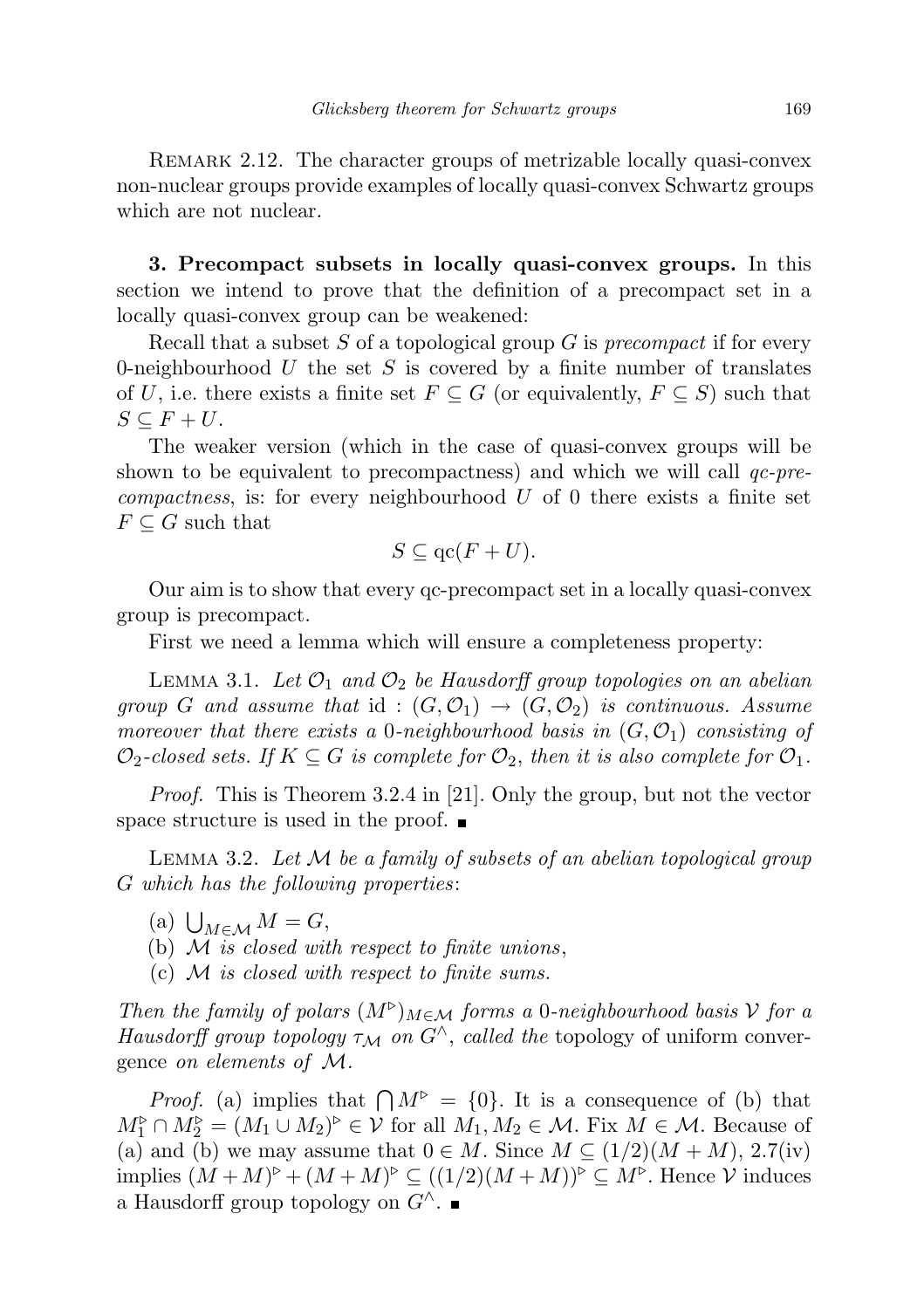EXAMPLE 3.3. The families  $\mathcal F$  of finite sets,  $\mathcal C$  of compact sets, and  $\mathcal P$ of precompact sets have the properties stated above and hence induce the topologies  $\tau_{\mathcal{F}}$ ,  $\tau_{\mathcal{C}}$ , and  $\tau_{\mathcal{P}}$ .

NOTATION 3.4. In a locally quasi-convex group G we consider the set  $S$ of all qc-precompact subsets.

LEMMA 3.5. The family  $S$  has the properties stated in 3.2.

*Proof.* Since all singletons belong to  $S$ , (a) is obviously satisfied. Let  $S_1, S_2 \in \mathcal{S}$ . We fix a neighbourhood U of 0 and choose a neighbourhood W of 0 which satisfies  $W + W \subseteq U$ . By assumption, there exists a finite set F such that  $S_i \subseteq \text{qc}(F + W)$   $(i \in \{1, 2\})$ . Hence  $S_1 \cup S_2 \subseteq \text{qc}(F + W)$  and 2.7(ii)

$$
S_1 + S_2 \subseteq \mathrm{qc}(F+W) + \mathrm{qc}(F+W) \stackrel{\cdots}{\subseteq} \mathrm{qc}(F+F+W+W) \subseteq \mathrm{qc}(F+F+U).
$$

PROPOSITION 3.6. Let  $(G, \tau)$  be a metrizable locally quasi-convex group. Let  $\tau_{\mathcal{S}}$  be the topology of uniform convergence on members of S.

(i)  $\tau_{\mathcal{S}}$  coincides with the compact-open topology.

(ii) Every qc-precompact set of  $(G, \tau)$  is precompact.

*Proof.* Since  $S \supseteq \mathcal{P} \supseteq \mathcal{C} \supseteq \mathcal{F}$ , the identity mappings

$$
(G^{\wedge}, \tau_{\mathcal{S}}) \to (G^{\wedge}, \tau_{\mathcal{P}}) \to (G^{\wedge}, \tau_{\mathcal{C}}) \to (G^{\wedge}, \tau_{\mathcal{F}})
$$

are continuous.

(i) We want to show that the first three topologies coincide. First we shall show that every  $\tau_c$ -compact set K is also compact with respect to  $\tau_s$ . Because of 2.10(i) and 2.9, we may assume that  $K = U^{\triangleright}$  for some  $U \in \mathcal{U}(0)$ .

First we shall show that  $U^{\triangleright}$  is precompact in  $(G^{\wedge}, \tau_{\mathcal{S}})$ . Therefore, we fix  $S \in \mathcal{S}$ . Let  $W \in \mathcal{U}(0)$  be quasi-convex such that  $W + W \subseteq (1/2)U$ . By assumption, there exists a symmetric and finite set F with  $0 \in F$  such that  $S \subseteq \operatorname{qc}(F + W)$ . This implies

$$
(3) \qquad S^{\triangleright} \supseteq (\mathrm{qc}(F+W))^{\triangleright} \stackrel{2.3(i)}{=} (F+W)^{\triangleright} \stackrel{2.7(iii)}{=} (F+F)^{\triangleright} \cap (W+W)^{\triangleright}.
$$

By the continuity of  $(G^{\wedge}, \tau_{\mathcal{C}}) \to (G^{\wedge}, \tau_{\mathcal{F}})$ , the set  $U^{\triangleright}$  is also  $\tau_{\mathcal{F}}$ -compact, hence there exists a finite set  $H \subseteq U^{\triangleright}$  such that  $U^{\triangleright} \subseteq H + (F + F)^{\triangleright}$ . Since  $H \subseteq U^{\triangleright}$ , we even have

(4) 
$$
U^{\triangleright} \subseteq H + ((F+F)^{\triangleright} \cap (U^{\triangleright} + U^{\triangleright})).
$$

Hence we obtain

 $(F+F)^{\triangleright} \cap (U^{\triangleright}+U^{\triangleright}) \stackrel{2.7(iv)}{\subseteq} (F+F)^{\triangleright} \cap ((1/2)U)^{\triangleright} \subseteq (F+F)^{\triangleright} \cap (W+W)^{\triangleright} \stackrel{(3)}{\subseteq} S^{\triangleright},$ which enables us to reformulate (4):

$$
U^{\triangleright} \subseteq H + S^{\triangleright}.
$$

This shows that  $U^{\triangleright}$  is precompact in  $\tau_{\mathcal{S}}$ .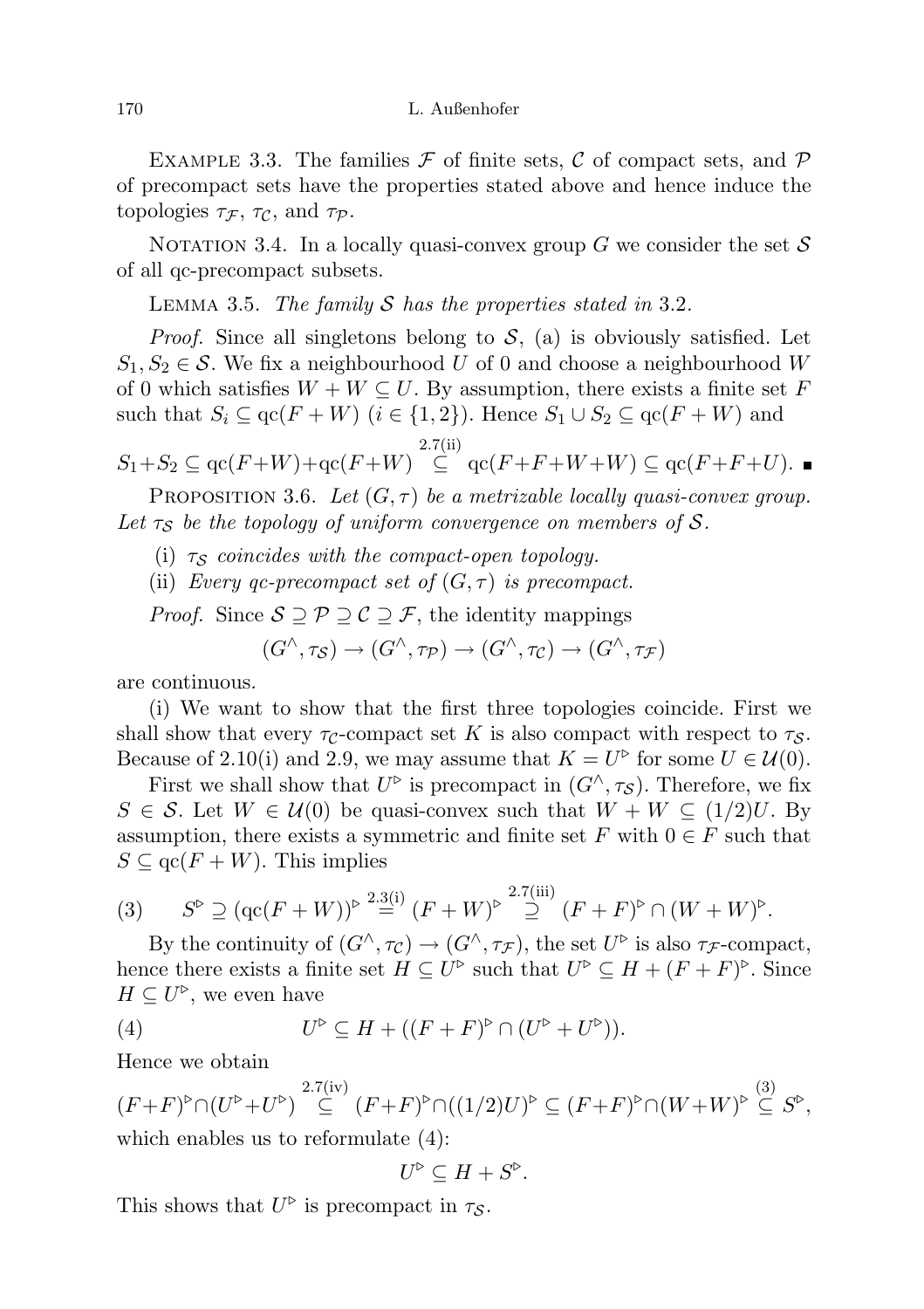$(U^{\triangleright}, \tau_{\mathcal{S}}|_{U^{\triangleright}})$  is complete according to 3.1:  $S^{\triangleright}$  is closed in  $\tau_{\mathcal{F}}$  and hence in  $\tau_{\mathcal{C}}$ , and  $(U^{\triangleright}, \tau_{\mathcal{C}}|_{U^{\triangleright}})$  is compact (2.9), therefore complete.

Up to now we have shown that every  $\tau_c$ -compact set is also compact with respect to  $\tau_{\mathcal{S}}$ .

According to 2.10(ii),  $(G^{\wedge}, \tau_C)$  is a k-space. In order to show that  $(G^{\wedge}, \tau_C)$  $\rightarrow$   $(G, \tau_S)$  is continuous, it is sufficient to verify that on every subset K of  $G^{\wedge}$  which is compact with respect to  $\tau_C$  both topologies coincide. Since we know that K is also compact with respect to  $\tau_{\mathcal{S}}$ , this indeed holds true (because  $\tau_c|_K$  cannot be strictly coarser that  $\tau_s|_K$ ). This proves (i).

(ii) For every  $S \in \mathcal{S}$ , there exists a compact subset  $C \subseteq G$  such that  $S^{\triangleright} \supseteq C^{\triangleright}$ , which implies  $\text{qc}(S) \subseteq \text{qc}(C)$ . Since  $\text{qc}(C)$  is precompact  $(2.3(ii))$ , the assertion follows.  $\blacksquare$ 

THEOREM 3.7. In a locally quasi-convex group  $(G, \mathcal{O})$  all gc-precompact sets are precompact.

*Proof.* Fix  $S \in \mathcal{S}$ . Let W be a quasi-convex neighbourhood of 0 in G and let  $\pi: (G, \mathcal{O}) \to (G/W_\infty, \mathcal{T}_{\pi(W)})$  be the canonical projection. 2.6 implies  $\pi^{-1}((1/n)\pi(W)) = \pi^{-1}(\pi((1/n)W)) = (1/n)W + W_{\infty} = (1/n)W$  by 2.5(iii), which implies that  $\pi$  is continuous. By assumption, for every  $n \in \mathbb{N}$ , there exists a finite set  $F_n \subseteq G$  such that  $S \subseteq \text{qc}(F_n + (1/n)W)$ . We have

$$
qc(F_n + (1/n)W) \stackrel{2.2(ii)}{\subseteq} \pi^{-1}(\overline{qc}(\pi(F_n + (1/n)W)))
$$
  

$$
\stackrel{2.6}{\equiv} \pi^{-1}(\overline{qc}(\pi(F_n) + (1/n)\pi(W)))
$$

where  $\overline{qc}$  denotes the quasi-convex hull in the quotient group  $(G/W_{\infty}, \mathcal{T}_{\pi(W)})$ . From this we derive

$$
\pi(S) \subseteq \pi(\mathrm{qc}(F_n + (1/n)W)) \subseteq \overline{\mathrm{qc}}(\pi(F_n) + (1/n)\pi(W)).
$$

Since the sets  $((1/n)\pi(W))$  form a neighbourhood basis of 0 in the locally quasi-convex quotient group  $(G/W_{\infty}, \mathcal{T}_{\pi(W)})$ , the set  $\pi(S)$  is qc-precompact (more precisely:  $\overline{qc}$ -precompact). 3.6 implies that  $\pi(S)$  is precompact with respect to  $\mathcal{T}_{\pi(W)}$ . As a consequence, there exists a finite set  $F \subseteq G$  with  $\pi(S) \subseteq \pi(F) + \pi(W)$  and hence  $S \subseteq F + W + W_{\infty} = F + W$  by 2.5(iii). Since W was arbitrary, we have shown that S is precompact.  $\blacksquare$ 

EXAMPLE 3.8. Let  $G$  be an abelian topological group which has only the trivial continuous character. Then G is qc-precompact, since  $G = \text{qc}(\{0\}),$ but it is not precompact, because the characters would then separate points.

Assume that the continuous characters of the abelian topological group  $(G, \tau)$  separate points. The family of sets  $(qc(U))_{U \in \mathcal{U}(0)}$  forms a neighbourhood basis of a Hausdorff locally quasi-convex group topology  $\tau_{\rm qc}$  on G (see  $[7]$  or  $(6.18)$  in  $[1]$  for details).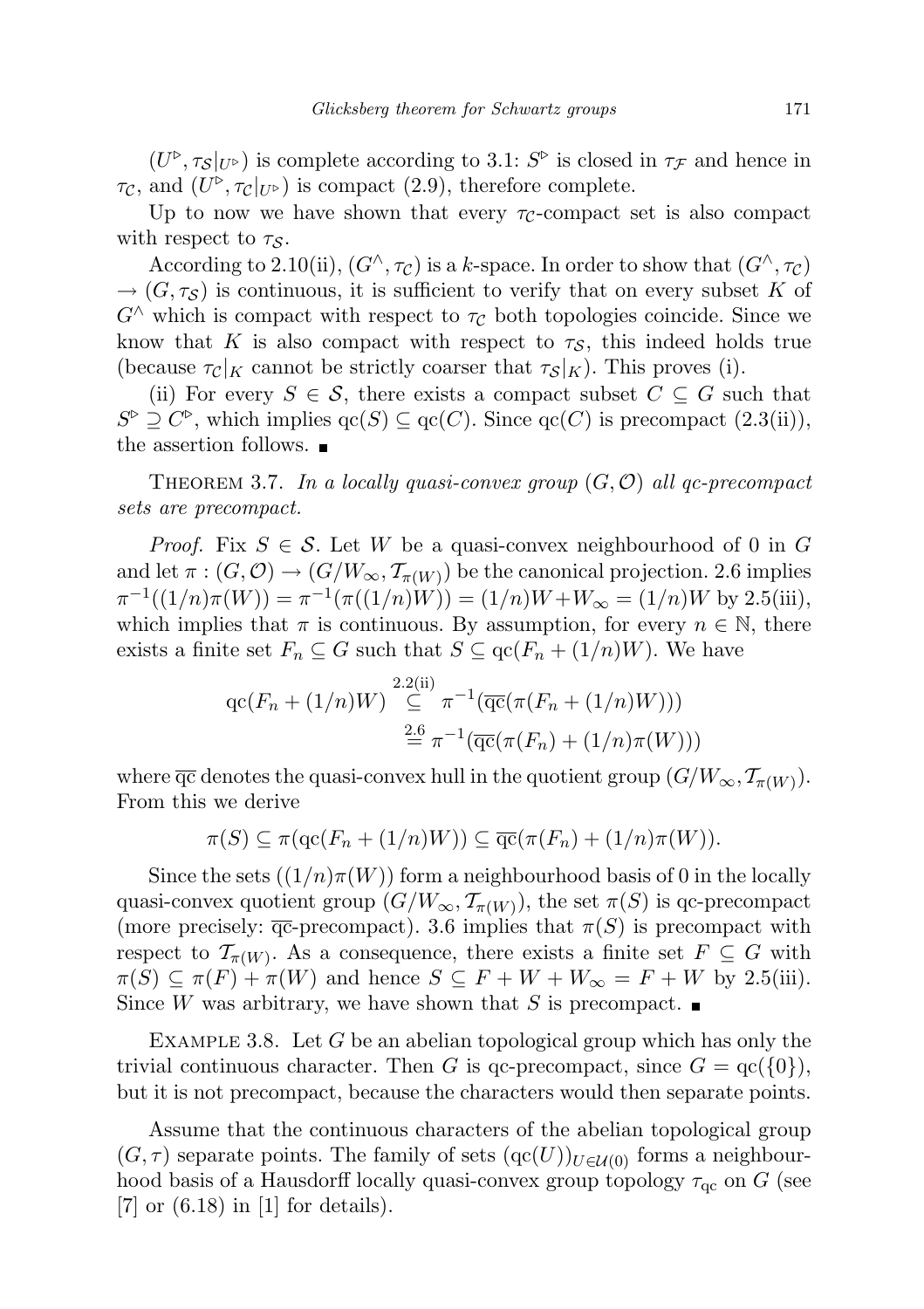Corollary 3.9. Suppose that the continuous characters of the abelian group  $(G, \tau)$  separate points. Then the qc-precompact sets in  $(G, \tau)$  coincide with the precompact sets in  $(G, \tau_{\rm qc})$ .

*Proof.* Let  $S \subseteq G$  be qc-precompact in  $(G, \tau)$ . Fix a neighbourhood  $U \in$  $\mathcal{U}_{\tau}(G)$ . There exists a finite set F such that  $S \subseteq \mathrm{qc}(F+U) \subseteq \mathrm{qc}(F+\mathrm{qc}(U)),$ which shows that S is qc-precompact in  $(G, \tau_{\text{qc}})$ . Now 3.7 implies that S is precompact in  $(G, \tau_{\text{qc}})$ .

Conversely, assume that  $S \subseteq G$  is precompact in  $(G, \tau_{\text{qc}})$ . Fix  $U \in \mathcal{U}_{\tau}(0)$ and choose  $W \in \mathcal{U}_{\tau}(0)$  such that  $\operatorname{qc}(W) + \operatorname{qc}(W) \subseteq \operatorname{qc}(U)$ . Since S is precompact in  $(G, \tau_{\text{qc}})$ , there exists a finite set F such that  $S \subseteq F + \text{qc}(W)$ .

Further, for  $\widetilde{F} := (\{0\} \cup F) + (\{0\} \cup F)$  we obtain

$$
\begin{aligned} & (\widetilde{F} + U)^{\triangleright} \subseteq \widetilde{F}^{\triangleright} \cap U^{\triangleright} \stackrel{2.3(i)}{=} \widetilde{F}^{\triangleright} \cap (\mathrm{qc}(U))^{\triangleright} \\ & \subseteq ((\{0\} \cup F) + (\{0\} \cup F))^{\triangleright} \cap (\mathrm{qc}(W) + \mathrm{qc}(W))^{\triangleright} \stackrel{2.7(ii)}{=} (F + \mathrm{qc}(W))^{\triangleright} .\end{aligned}
$$

This implies  $S \subseteq F + \text{qc}(W) \subseteq \text{qc}(F+U)$  and shows that S is qc-precompact in  $(G, \tau)$ .

EXAMPLE 3.10. Let  $(G, \tau)$  be a completely metrizable abelian group such that the characters separate points, but assume that it is not locally quasi-convex, e.g.  $\ell^p$  with  $0 < p < 1$ .

Since both  $(G, \tau)$  and  $(G, \tau_{\text{qc}})$  are metrizable and  $\tau$  is strictly finer than  $\tau_{\rm qc}$ , there exists a sequence  $(x_n)$  tending to 0 in  $\tau_{\rm qc}$  but not in  $\tau$ . Then  $S := \{x_n : n \in \mathbb{N}\} \cup \{0\}$  is a compact subset of  $(G, \tau_{\text{qc}})$ . According to 3.9, it is qc-precompact in  $(G, \tau)$ . We shall show that it is not precompact. Since  $(G, \tau) \rightarrow (G, \tau_{qc})$  is continuous, S is closed in  $(G, \tau)$  and hence complete. If it were precompact, it would be compact, but then both topologies would coincide on S. This contradiction shows that S is not precompact in  $(G, \tau)$ .

### 4. The Glicksberg theorem

PROPOSITION 4.1. Let U be a neighbourhood of 0 in the abelian topological group H and suppose that  $\langle U \rangle = H$ . Then

$$
id:(H^\wedge,\mathcal{T}_{U^\triangleright})\to(H^\wedge,\tau_{\mathcal{F}})
$$

is continuous and  $(H \wedge, \mathcal{T}_{U^{\triangleright}})$  is complete and metrizable. (A neighbourhood basis of this group is given by the sets  $(1/n)U^{\triangleright}$ .

*Proof.* Observe first that  $(U^{\triangleright})_{\infty} = {\chi \in H^{\wedge} : \langle \chi \rangle \subseteq U^{\triangleright}} = {\chi \in H^{\wedge}}$  $\chi(U) = \{0\} = \{0\}.$  Hence  $\mathcal{T}_{U^{\triangleright}}$  is a Hausdorff topology on  $H^{\wedge}$ . Since  $\mathcal{T}_{U^{\triangleright}}$  is first countable,  $(H^{\wedge}, \mathcal{T}_{U^{\triangleright}})$  is metrizable.

For fixed  $u \in U$  the homomorphism  $\alpha_H(u) : H^{\wedge} \to \mathbb{T}, \chi \mapsto \chi(u)$ , is continuous with respect to  $\mathcal{T}_{U^{\triangleright}}$ , because  $\alpha_H(u)(U^{\triangleright}) \subseteq \mathbb{T}_+$ . Since we assumed  $\langle U \rangle = H$ , the continuity of id:  $(H^{\wedge}, \mathcal{T}_{U^{\triangleright}}) \to (H^{\wedge}, \tau_{\mathcal{F}})$  follows.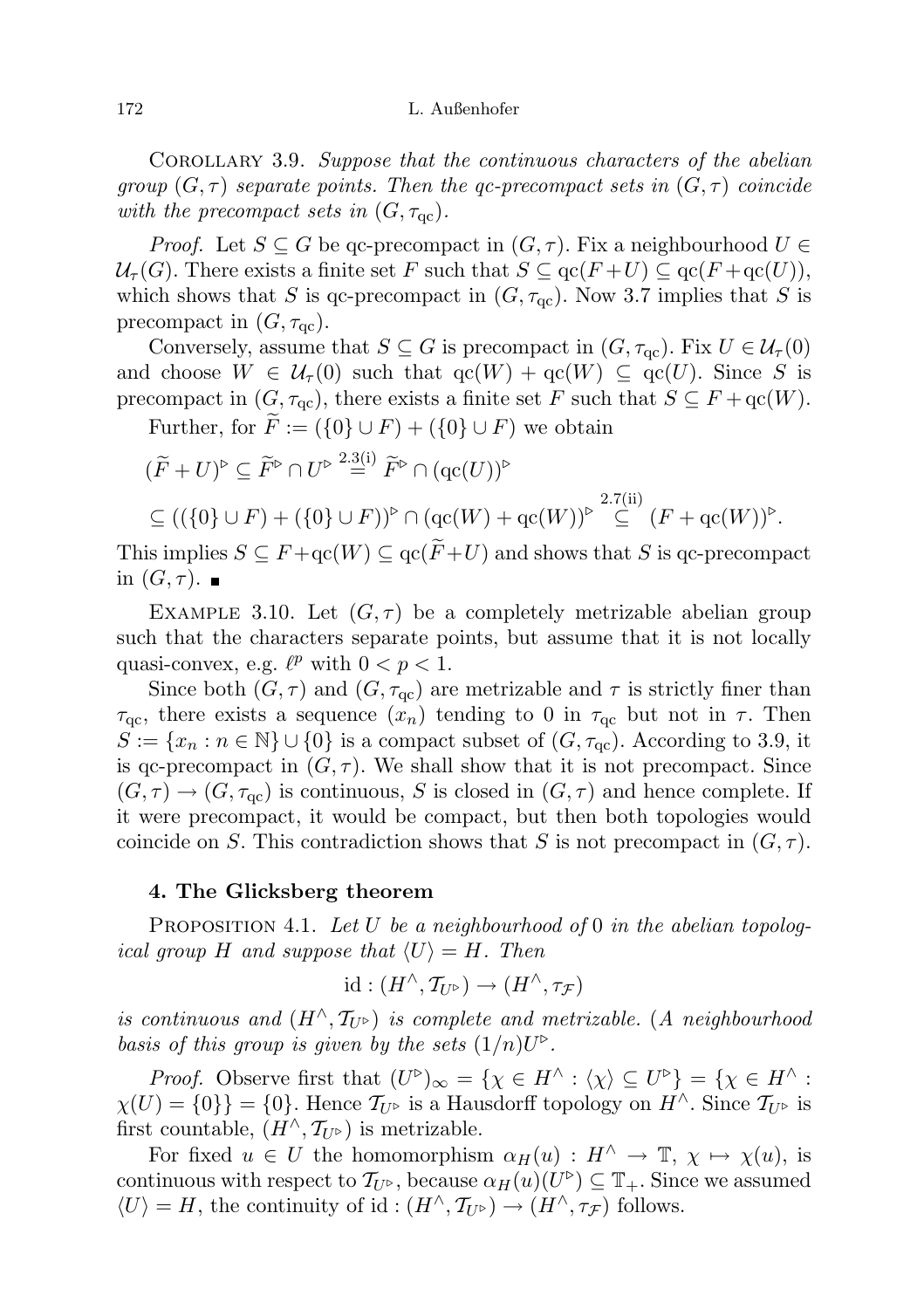In order to show that  $(H^{\wedge}, \mathcal{T}_{U^{\triangleright}})$  is complete, we fix a Cauchy net  $(x_i)$  in  $(H^{\wedge}, \mathcal{T}_{U^{\triangleright}})$ . There exists  $i_0 \in I$  such that  $x_i - x_{i_0} \in U^{\triangleright}$  for all  $i \geq i_0$ . So we may and do assume that  $x_i \in U^{\triangleright}$  for all  $i \in I$ . Hence we are in a position to prove that  $(U^{\triangleright}, \mathcal{T}_{U^{\triangleright}}|_{U^{\triangleright}})$  is complete. This will follow from 3.1: Observe first that the sets  $(1/n)U^{\triangleright} = {\chi \in H^{\wedge} : \chi(U) \subseteq [-1/4n, 1/4n]}$  are closed in  $(H^{\wedge}, \tau_{\mathcal{F}})$ . Further, the set  $U^{\triangleright}$  is compact in  $\tau_{\mathcal{C}}$  (2.9) and hence also in  $\tau_{\mathcal{F}}$ .

In the following proposition we shall show that every weakly compact S set is "qc-bounded", i.e. for every neighbourhood  $U \in \mathcal{U}(0)$  there exist a finite set F and a natural number n such that  $S \subseteq F + \text{qc}(U + \dots + U)$ .

PROPOSITION 4.2. Let G be a locally quasi-convex group and let  $S \subseteq G$ be a weakly compact subset. For every  $U \in \mathcal{U}(0)$  there exists a weakly compact subset  $S_0 \subseteq \langle U \rangle$  and a finite set F such that  $S \subseteq F + S_0$ . Further, there is a natural number  $n \in \mathbb{N}$  such that

$$
S_0 \subseteq \mathrm{qc}(U + \dots^n + U).
$$

*Proof.* Let  $\pi : G \to G/\langle U \rangle$  be the canonical projection. Since U is a neighbourhood, the quotient  $G/(U)$  is discrete. Further,  $\pi$  is continuous if both groups are endowed with their weak topologies (2.1). So  $\pi(S)$  is a weakly compact set in  $G/\langle U \rangle$ . According to the Glicksberg theorem for discrete groups,  $\pi(S)$  is finite. (For an easy proof of the Glicksberg theorem for discrete groups, see [10].)

Hence there exists a finite set  $F \subseteq G$  such that  $\pi(S) = \pi(F)$ . The set  $S_0 := \langle U \rangle \cap (S - F)$  is weakly compact, contained in  $\langle U \rangle$ , and satisfies  $S \subseteq F + S_0$ . Therefore, it is sufficient to show that  $S_0 \subseteq \text{qc}(U + \dots + U)$ for some  $n \in \mathbb{N}$ .  $H := \langle U \rangle$  is an open and hence dually embedded subgroup of  $(G, \tau)$ . 2.1(ii) implies that  $S_0$  is a weakly compact subset of H.

Consider the mapping

 $m: S_0 \times H^\wedge \to \mathbb{T}, \quad (x, \chi) \mapsto \chi(x),$ 

where  $S_0$  is endowed with the topology coming from  $H^+$  and  $H^{\wedge}$  is endowed with the topology  $\mathcal{T}_{U^{\triangleright}}$ . The continuity of m in the first coordinate (when the second is fixed) holds by the definition of the weak topology. The continuity in the second variable is a consequence of 4.1. But  $S_0$  is compact and  $(H^{\wedge}, \mathcal{T}_{U^{\triangleright}})$  is completely metrizable (4.1), which permits us to apply Namioka's theorem (Theorem 1.2 in [24]). Hence there exists a dense  $G_{\delta}$ -subset Y of  $H^{\wedge}$  such that m is continuous at every point  $(x, \chi) \in S_0 \times Y$ . We fix  $\chi \in Y$ . Since  $S_0$  is compact, there exists  $n \in \mathbb{N}$ such that  $m(x, \chi') - m(x, \chi) \in \mathbb{T}_+$  for all  $x \in S_0$  and all  $\chi' \in \chi + (1/n)U^{\triangleright}$ . This implies  $\psi(x) \in \mathbb{T}_+$  for all  $x \in S_0$  and  $\psi \in (1/n)U^{\triangleright}$ , or equivalently,  $S_0 \subseteq ((1/n)U^{\triangleright})^{\triangleleft}$ . It remains to observe that  $((1/n)U^{\triangleright})^{\triangleleft} = \text{qc}(U + \dots + U)$ by  $2.7(v)$ .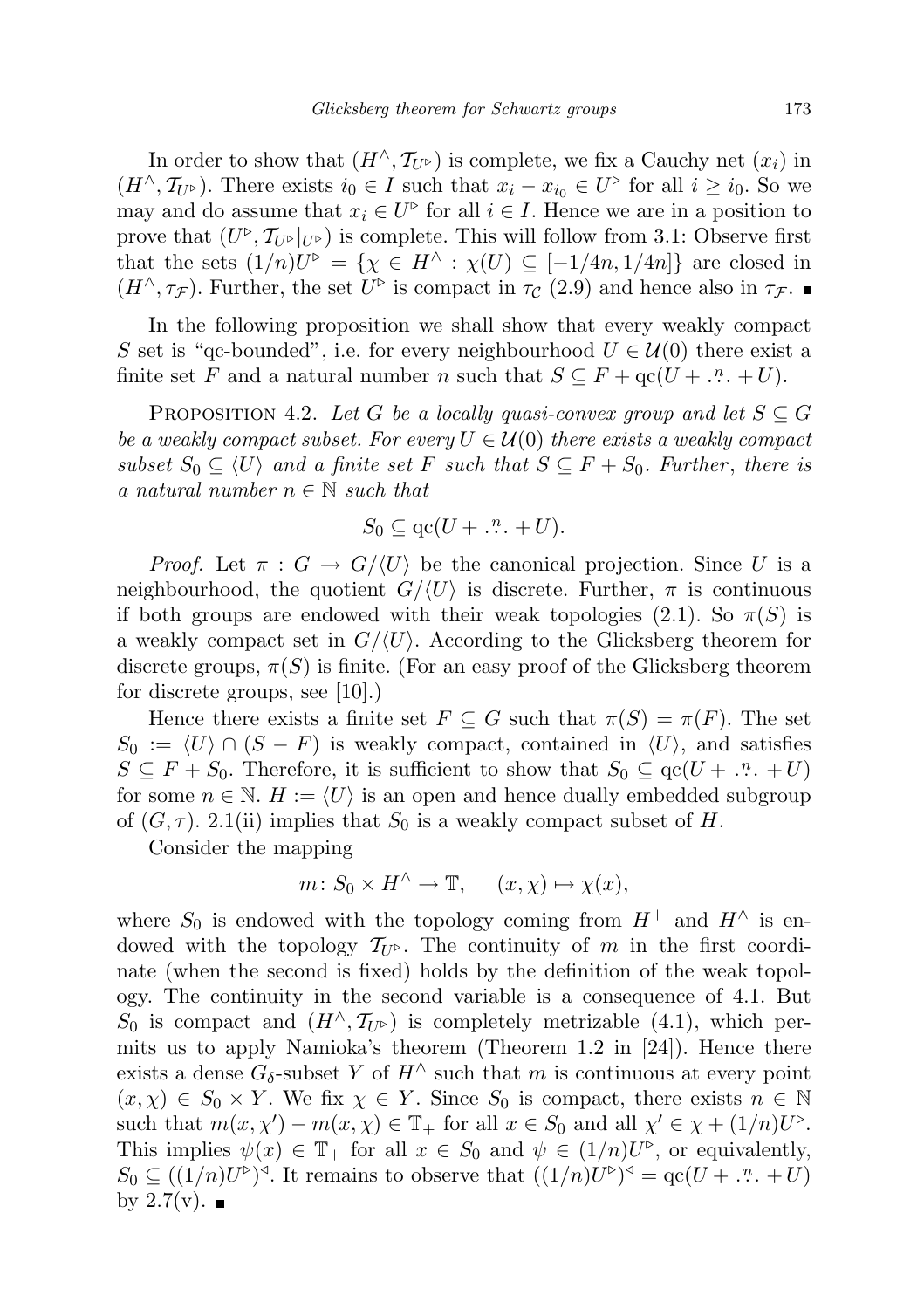REMARK 4.3. It is a well known fact in the theory of locally convex vector spaces that every weakly bounded set is bounded.

Indeed, fix a weakly bounded subset  $S$  of a locally convex vector space V and an absolutely convex neighbourhood U of 0. Every  $x \in S$  induces a continuous linear function  $T_x : (V, \mathcal{T}_U)' \to \mathbb{R}, \phi \mapsto \phi(x)$ . By assumption, this family is pointwise bounded and since  $(V, \mathcal{T}_U)'$  is a Banach space, the uniform, boundedness principle implies that  $(T_x)$  is uniformly bounded, which means that  $|T_x(\phi)| = |\phi(x)| \leq c$  for a suitable constant  $c > 0$  and all  $\phi \in U^{\circ}$ , the polar of U, and all  $x \in U$ . An equivalent formulation is that

$$
S \times (V, T_U)' \to \mathbb{R}, \quad (x, \phi) \mapsto \phi(x),
$$

is jointly continuous at every point  $(x, 0)$   $(x \in S)$ .

This was generalized in the preceding proof for topological groups where the uniform boundedness principle was replaced by Namioka's theorem on joint continuity.

THEOREM 4.4. Let  $(G, \tau)$  be a locally quasi-convex Schwartz group. Then every weakly compact set is compact.

*Proof.* We fix a weakly compact set  $S \subseteq G$ .

First we want to show that  $S$  is precompact. Therefore, we fix a quasiconvex neighbourhood  $W$  of 0. Since  $G$  is a Schwartz group, there exist a quasi-convex neighbourhood U of 0 and a sequence  $(F_n)$  of finite subsets such that

$$
U \subseteq F_n + (1/2n)W \quad \text{ for all } n \in \mathbb{N},
$$

in particular,

(5) 
$$
U + \dots + U \subseteq F_m + (1/2m)W + \dots + F_m + (1/2m)W
$$

$$
\subseteq F_m + (1/2)W
$$

for  $\widetilde{F}_m = F_m + \dots + F_m$  and all  $m \in \mathbb{N}$ .

 $(6)$ 

According to 4.2, there is a finite set F and a weakly compact set  $S_0 \subseteq \langle U \rangle$ such that  $S \subseteq F + S_0$ ; further, there is a natural number  $m \in \mathbb{N}$  such that

(6) 
$$
S_0 \subseteq \mathrm{qc}(U + \dots \dots \dots + U) \stackrel{(5)}{\subseteq} \mathrm{qc}(\widetilde{F}_m + (1/2)W).
$$

This implies

$$
S \subseteq F + S_0 \stackrel{(6)}{\subseteq} F + \text{qc}(\widetilde{F}_m + (1/2)W)
$$
  
\n
$$
\subseteq \text{qc}((F \cup \widetilde{F}_m) + (1/2)W) + \text{qc}((F \cup \widetilde{F}_m) + (1/2)W)
$$
  
\n
$$
\stackrel{2.7(ii)}{\subseteq} \text{qc}((F \cup \widetilde{F}_m) + (1/2)W + (F \cup \widetilde{F}_m) + (1/2)W)
$$
  
\n
$$
\subseteq \text{qc}((F \cup \widetilde{F}_m) + (F \cup \widetilde{F}_m) + W).
$$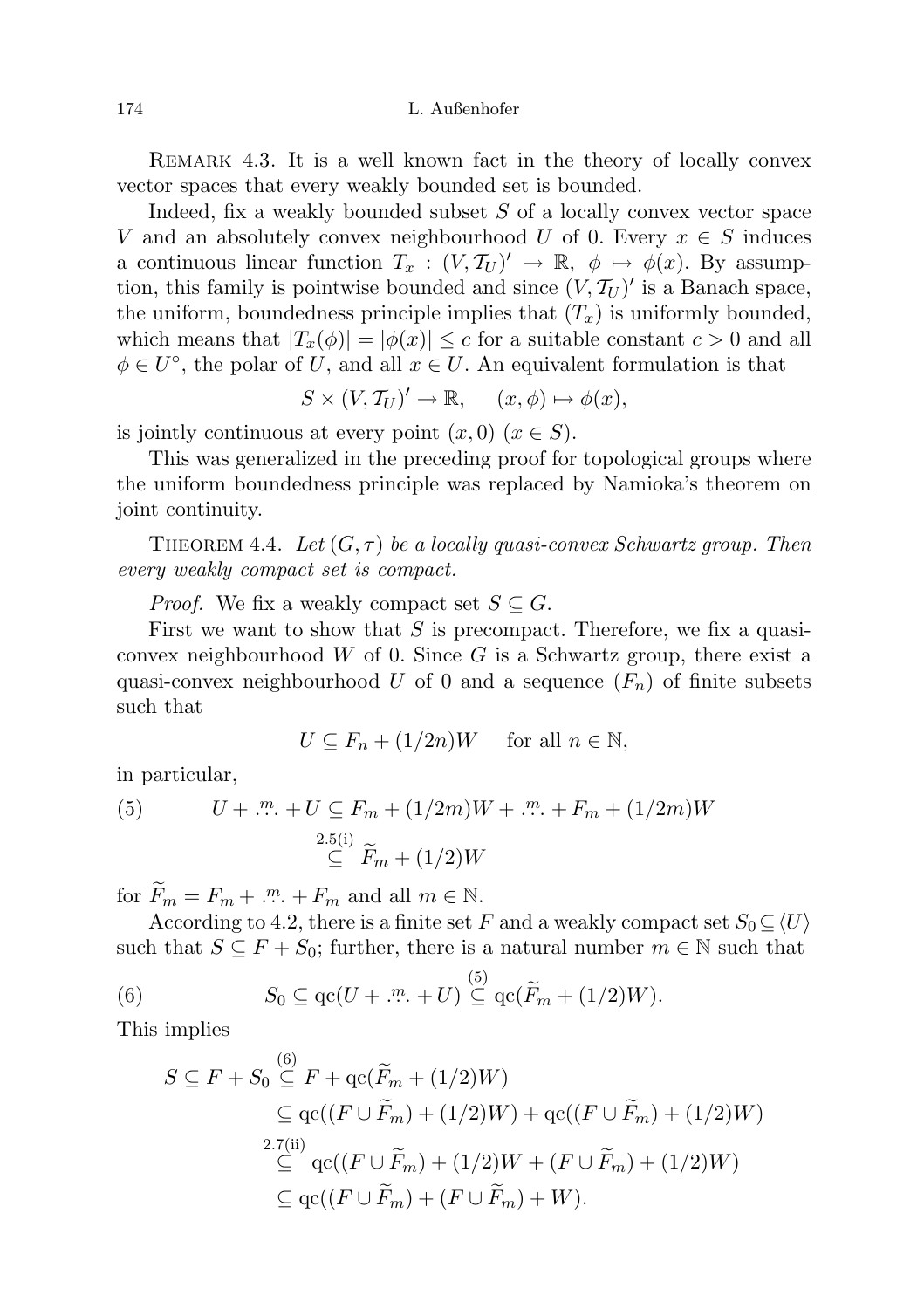Since W was arbitrary, this shows that  $S$  is qc-precompact, and 3.7 implies that it is precompact.

It remains to show that S is complete in  $(G, \tau)$ . Consider the identity  $(G, \tau) \to G^+$ , which is obviously continuous.  $(G, \tau)$  is locally quasi-convex and each quasi-convex set is weakly closed; further, S is weakly compact and hence weakly complete, so 3.1 implies that  $(S, \tau | S)$  is complete. The assertion follows.

Comfort, Trigos-Arrieta and Wu introduced the following

DEFINITION 4.5 ([11]). A MAP G is said to *strongly respect compactness* if for every closed, metrizable subgroup  $N \leq bG$  the following holds: if  $A \subseteq G$  is such that  $\phi(A)$  is compact (where  $\phi : bG \to bG/N$  is the canonical projection) then  $A \cdot (N \cap G)$  is compact.

For the special case  $N = \{0\}$ , the condition reduces to respecting compactness and hence every group which strongly respects compactness respects compactness.

It was shown in [11] that every LCA groups strongly respects compactness, and in [14] that for every Dieudonné complete space  $X$  the free abelian group  $A(X)$  strongly respects compactness.

So it is natural to ask:

Question 4.6. Does every locally quasi-convex Schwartz group strongly respect compactness?

Further, it was shown in [6] that every nuclear group respects countable compactness and pseudocompactness. If, in addition, the group is complete, then it respects functional boundedness.

Question 4.7. Do analogous results hold true for locally quasi-convex Schwartz groups?

5. An application. Finally, we are going to apply the Glicksberg theorem for Schwartz groups to character groups of metrizable groups.

PROPOSITION 5.1. Let G be a metrizable abelian group. Every weakly compact subset of  $G^{\wedge}$  is equicontinuous.

*Proof.* According to 2.10(iii), the character group of G is a locally quasiconvex Schwartz group. Hence 4.4 implies that every weakly compact set is compact with respect to the compact-open topology. Applying 2.10(i), we conclude that it must be equicontinuous.

REMARK 5.2. This result has been proved by other methods in  $(2.3)(c)$ of [23].

In (1.5) of [9] it has been shown that every  $\sigma(G^{\wedge}, G)$ -compact subset of the character group  $G^{\wedge}$  of a complete metrizable group is equicontinuous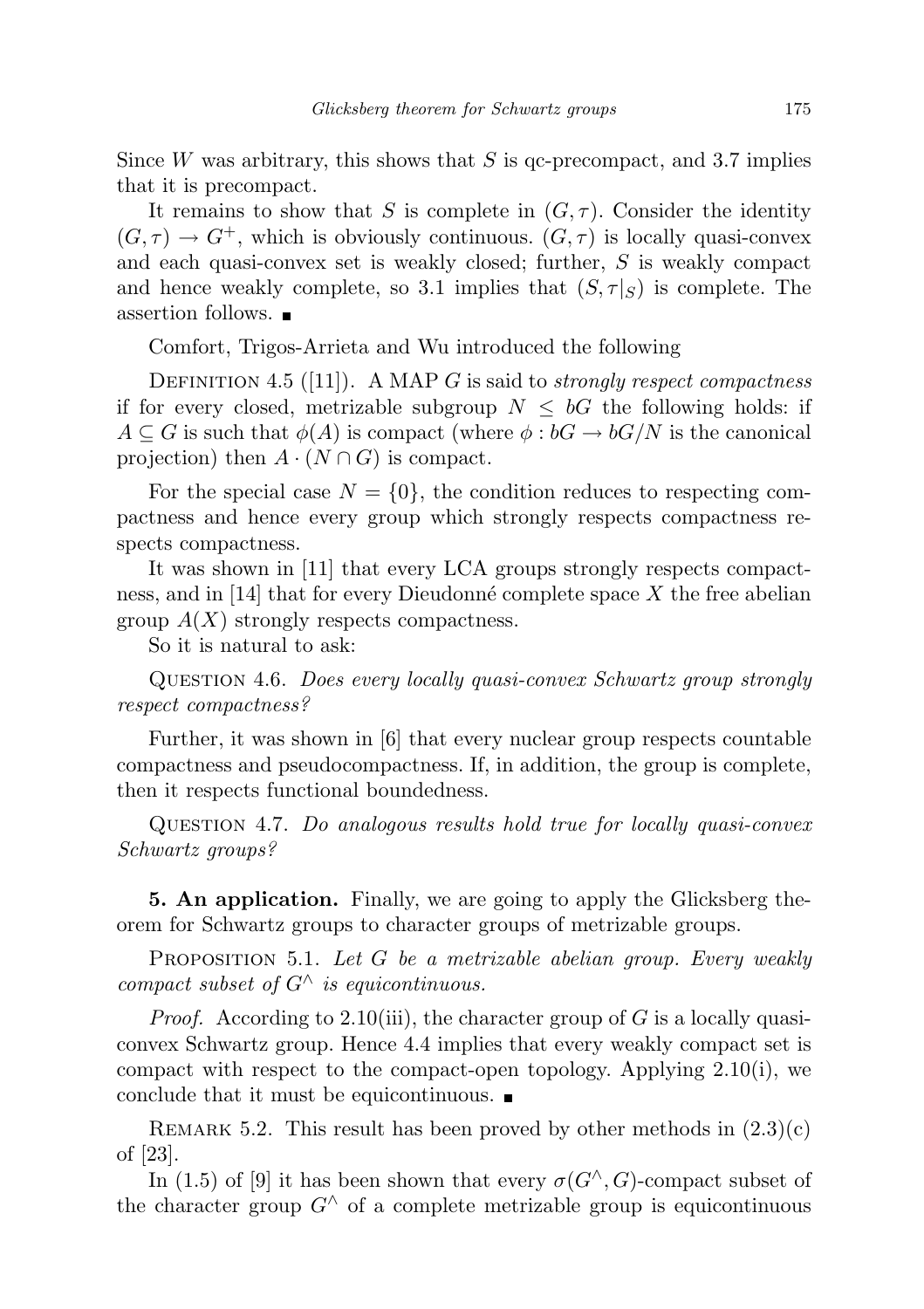$(\sigma(G^{\wedge}, G)$  is the topology on  $G^{\wedge}$  induced by the mapping  $G^{\wedge} \to \mathbb{T}^G$ ,  $\chi \mapsto$  $(\chi(x))_{x\in G}$ . This result is stronger, but requires completeness. The next proposition will show that it is not possible to drop this assumption.

PROPOSITION 5.3. A countable locally quasi-convex Hausdorff group  $(G, \tau)$  such that every  $\sigma(G^{\wedge}, G)$ -compact subset of  $G^{\wedge}$  is equicontinuous must be discrete.

*Proof.* Let  $H = G^{\wedge}$  be endowed with the  $\sigma(G^{\wedge}, G)$  topology. Then  $H \to$  $\mathbb{T}^G$ ,  $\chi \mapsto (\chi(x))_{x \in G}$ , is an embedding and hence H is a metrizable (since G was assumed to be countable) precompact group. By Theorem 2 in [8] or (4.10) in [1], its character group is discrete. Let us show that  $H^{\wedge} \cong$ G. Algebraically, this is clear. So let us fix a compact subset  $K$  of  $H$ . By assumption, K is equicontinuous, hence there exists a neighbourhood  $U$  of 0 such that  $K \subseteq U^{\triangleright}$ . We may assume that  $K = U^{\triangleright}$ , because  $U^{\triangleright}$  is  $\sigma(G^{\wedge}, G)$ compact as well. This implies  $K^{\triangleright} = \{x \in G : \chi(x) \in \mathbb{T}_+ \,\,\forall \chi \in U^{\triangleright}\} = \text{qc}(U)$ . Since  $(G, \tau)$  is locally quasi-convex,  $H^{\wedge} \cong G$  and hence G is discrete. ■

Acknowledgements. I am indebted to Elena Martín-Peinador for helpful discussions, to Xabier Domínguez, Vaja Tarieladze, and the referee for their careful reading of the manuscript, and to Dikran Dikranjan and María-Jesus Chasco who bore in remembrance the question underlying this paper.

#### References

- [1] L. Außenhofer, Contributions to the duality theory of abelian topological groups and to the theory of nuclear groups, Dissertationes Math. 384 (1999).
- $[2] \quad -$ , On the nuclearity of dual groups, preprint, 2007.
- [3] L. Außenhofer, M. J. Chasco, X. Domínguez and V. Tarieladze, On Schwartz groups, Studia Math. 181 (2007), 199–210.
- [4] W. Banaszczyk, Additive Subgroups of Topological Vector Spaces, Lecture Notes in Math. 1466, Springer, Berlin, 1991.
- [5] W. Banaszczyk and E. Martín-Peinador, The Glicksberg theorem on weakly compact sets for nuclear groups, in: E. Coplakova et al. (eds.), Papers on General Topology and Applications (Amsterdam, 1994), Ann. New York Acad. Sci. 788, New York Academy of Sciences, 1996, 34–39.
- [6] W. Banaszczyk and E. Martín-Peinador, Weakly pseudocompact subsets of nuclear groups, J. Pure Appl. Algebra 138 (1999), 99–106.
- [7] M. Bruguera, Some properties of locally quasi-convex groups, Topology Appl. 77 (1997), 87–94.
- [8] M. J. Chasco, Pontryagin duality for metrizable groups, Arch. Math. (Basel) 70 (1998), 22–28.
- [9] M. J. Chasco, E. Martín-Peinador and V. Tarieladze, On Mackey topology for groups, Studia Math. 132 (1999), 257–284.
- [10] W. W. Comfort and F. J. Trigos-Arrieta, Remarks on a theorem of Glicksberg, in: General Topology and Applications (New York, 1989), Lecture Notes Pure Appl. Math. 134, Dekker, 1991, 25–33.